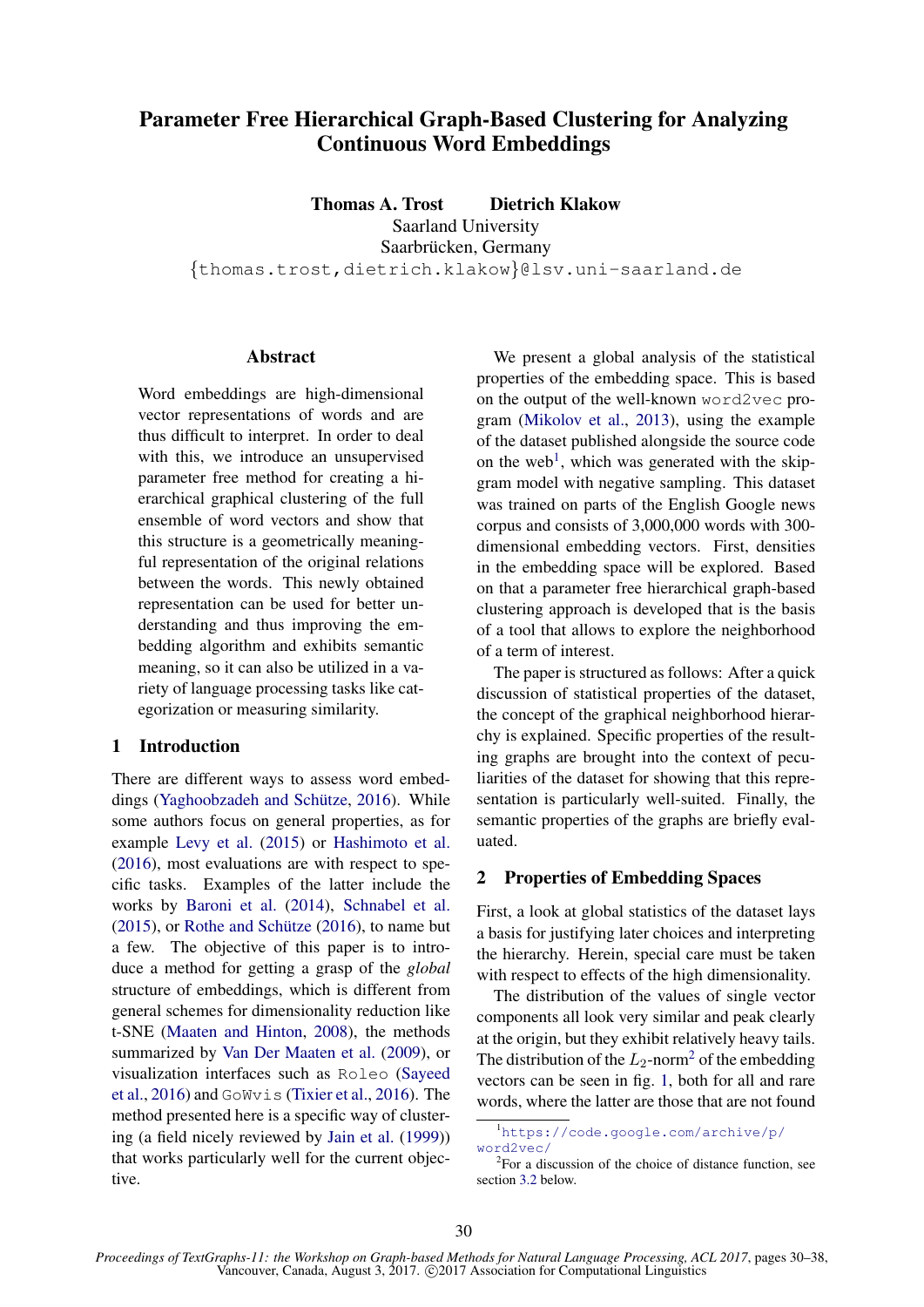in the *1 billion word* corpus (Chelba et al., 2013). Even though the curves show a drop at the origin



Figure 1: *Probability densities* for finding a word vector with the given norm, for all and rare words (left axis, density for rare words rescaled for reflecting proportion) and plot of the resulting *average density* at the respective distance to the origin (right axis).

and a clear peak at slightly above one, they are mostly a consequence of the high dimensionality of the embedding space. This becomes apparent in the plot of the actual average density (words per volume) at a given distance from the origin (also fig. 1), which decreases very rapidly and monotonically. It can be concluded that embedding vectors are highly concentrated around the origin, but that common words tend to lie at an intermediate distance to the origin and do not fully follow the general distribution.

Next, a principle component analysis can be done in order to evaluate how isotropic the dataset actually is. It reveals that the largest and smallest eigenvalues are only about an order of magnitude apart and that the top 20 percent of eigenvalues account for roughly 50 percent of the total variance in the dataset. While this is clearly not fully isotropic, there appear to be no directions that are completely superfluous. For the global picture, approximate isotropy is thus a fairly reasonable assumption.

To complete the general statistical exploration of the embedding space we want to look at specific word classes (common nouns, verbs and adjectives) versus other words that belong to none of these classes. We also want to explore the impact of the word frequency on the position in the embedding space. Figure 2 gives the results. The first – however non-surprising – observation is that the center of the embedding space is made up of low frequency words that are not nouns, verbs or adjectives. These three POS classes densely populate the surface of a 300 dimensional sphere in a distance of three to four from the center of the embedding space. Exploring this rim in more detail is most interesting for applications. For this we will develop a parameter free method to study the vicinity of a word of interest to the user of the tool.



(b) common nouns, verbs, and adjectives

Figure 2: Probability density for finding an embedding vector of a word of given frequency and a given  $L_2$ -norm and thus distance from the origin. Note that the density is given in log-scale.

#### 3 Nearest Neighbor Graph

Consider a set of embedding vectors  $W$  that is equipped with a distance function  $d : \mathcal{W} \times \mathcal{W} \rightarrow$  $\mathbb{R}_0^+$ . The *nearest neighbor graph* (NNG) on  $\mathcal{W}$ is a directed weighted graph where each vertex  $v$ has outdegree one and is connected to its nearest neighbor  $w = \arg \min_{w'} d(v, w')$ , with the weight corresponding to the distance. In case of ambiguity, the nearest neighbor has to be selected via additional criteria or randomly. Note that the nearest neighbor relation need not be reciprocal. The  $k$ -NNG which incorporates the notion of  $k$  nearest neighbors can be defined in a similar way, but it lacks most of the nice properties of the simple NNG, some of which will be discussed next.

Naive implementations for nearest neighbor search scale quadratically with the number  $n =$  $|\mathcal{W}|$  of nodes, however,  $\mathcal{O}(n \log n)$ -solutions are available (Sankaranarayanan et al., 2007), whose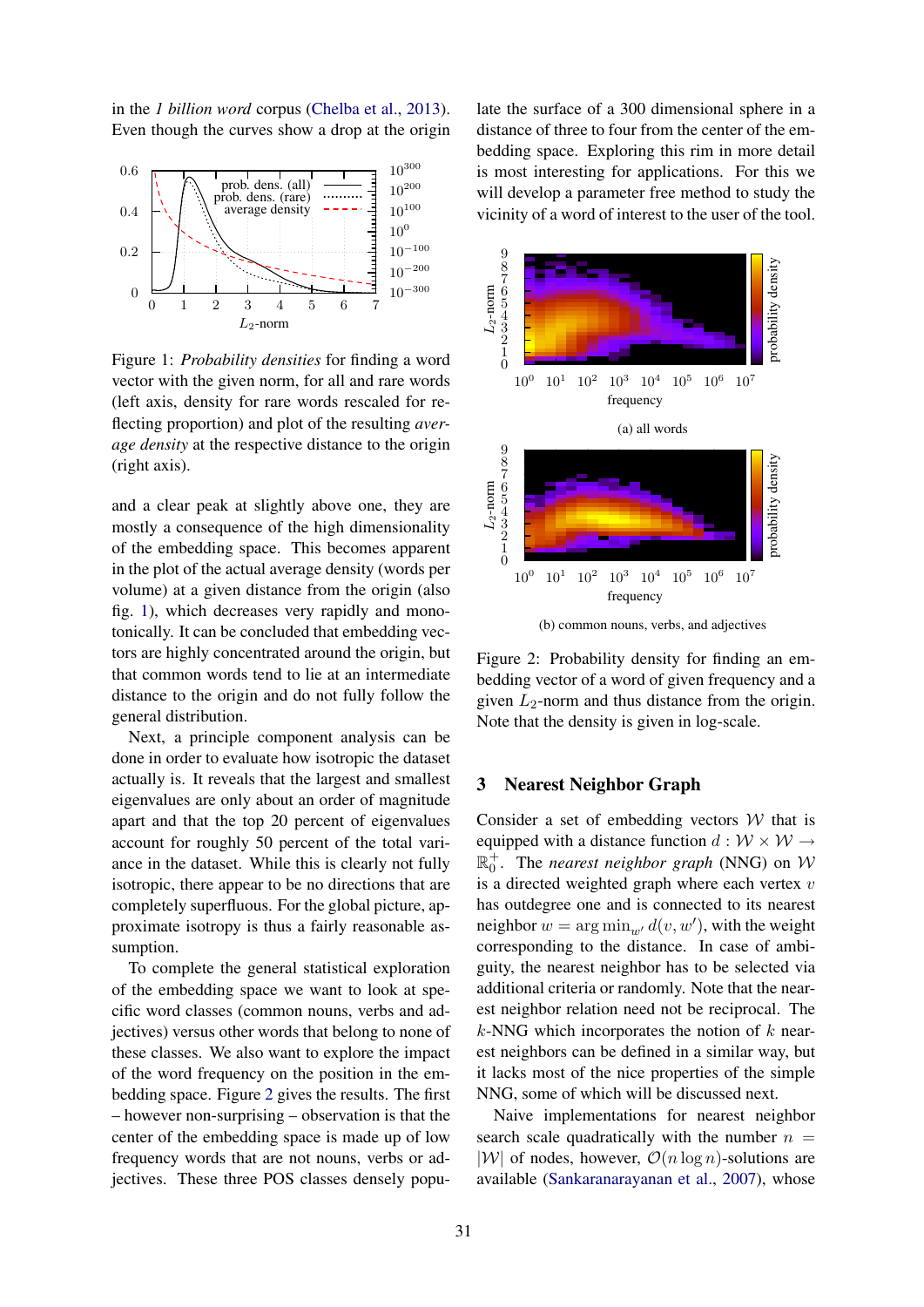efficiency depends on the dimensionality of  $W$ . Thus, in particular for high-dimensional spaces, approximate nearest neighbor search may be much more efficient (Muja and Lowe, 2009).

#### 3.1 Clusters

Here, the weakly connected components of an NNG are denoted as *clusters*. That is to say, there is a path between every two vertices within a cluster, if the direction of the edges is ignored. It can readily be seen that each cluster must have exactly one cluster root, which is a pair of vertices that see each other as their nearest neighbor. Apart from that, there cannot be any cycles in a cluster, so it can be considered as two trees each of which is rooted in one vertex of the cluster root. This treelike and very clear structure of the clusters makes them interesting for our purposes. Example clusters extracted from the NNG of the word2vec dataset are depicted in fig. 5, which will be discussed below.

#### 3.2 Choice of Distance Function

The particular choice of a distance function  $d$  may drastically affect the form of an NNG. In general, it is advantageous if  $d$  has the properties of an actual metric, because then it corresponds closely to the human notion of a distance which makes it easier to interpret the results.

For a variety of additional reasons, here, the classical Euclidean distance

$$
d_{\mathcal{E}}(v, w) := \sqrt{\sum_{i} (v_i - w_i)^2}
$$
 (1)

is chosen. Most importantly,  $d_E$  is invariant under orthogonal transformations (rotating and flipping), which goes well with the apparent isotropy of the embedding space. With this distance function, no particular component or direction is given more attention than another. Besides that, the Euclidean distance is relatively cheap and easy to compute and there is a lot of literature on specialized methods for finding NNGs with this metric. Furthermore,  $d_E$  is loosely related to the cosine similarity that is used as the main ingredient during the training of the embedding mapping.

#### 4 Neighborhood Hierarchy

By means of an NNG, the local structure between the words within each of its clusters can be understood fairly well, but any information about the relationship between different clusters is completely lost. In order to deal with that, the simple NNG can be extended via a *neighborhood hierarchy* (NH), which adds information about the neighborhood relation between clusters, clusters of cluster and so on. A sketch of the first two levels of such a hierarchy is given in fig. 3. Each cluster is equipped with what could be called a *macro vertex*, which might for example be the mean of the vertices in the cluster, the center of the cluster root, or the most frequent (and thus hopefully most important) word in the cluster. Then the NNG of the macro vertices can be determined. This leads to new clusters, new macro vertices, another NNG and so forth, till the top level is reached, which contains only one cluster of macro vertices. In order to make the whole hierarchy browsable, the macro vertices can be given a clearer meaning by assigning one representative word to each of them. This word might for example be the nearest one to the macro vertex or the most frequent word in the cluster.

While the nearest neighbor relationship alone is somewhat problematic, as small changes in the dataset may result in huge differences in the cluster layout (in particular in high-dimensional spaces), the hierarchy smooths this effect away to some degree, as lower-level flipping between clusters will probably not affect higher level clusters.



Figure 3: Sketch of a cluster hierarchy. The massive dots are the centers of mass of the clusters of small dots and form a cluster themselves.

# 5 Hierarchy of Vector Embeddings

The method from the previous section can now be applied to the set of embedding vectors. The word vectors form clusters and the macro vertices introduced above can be seen as generic or in some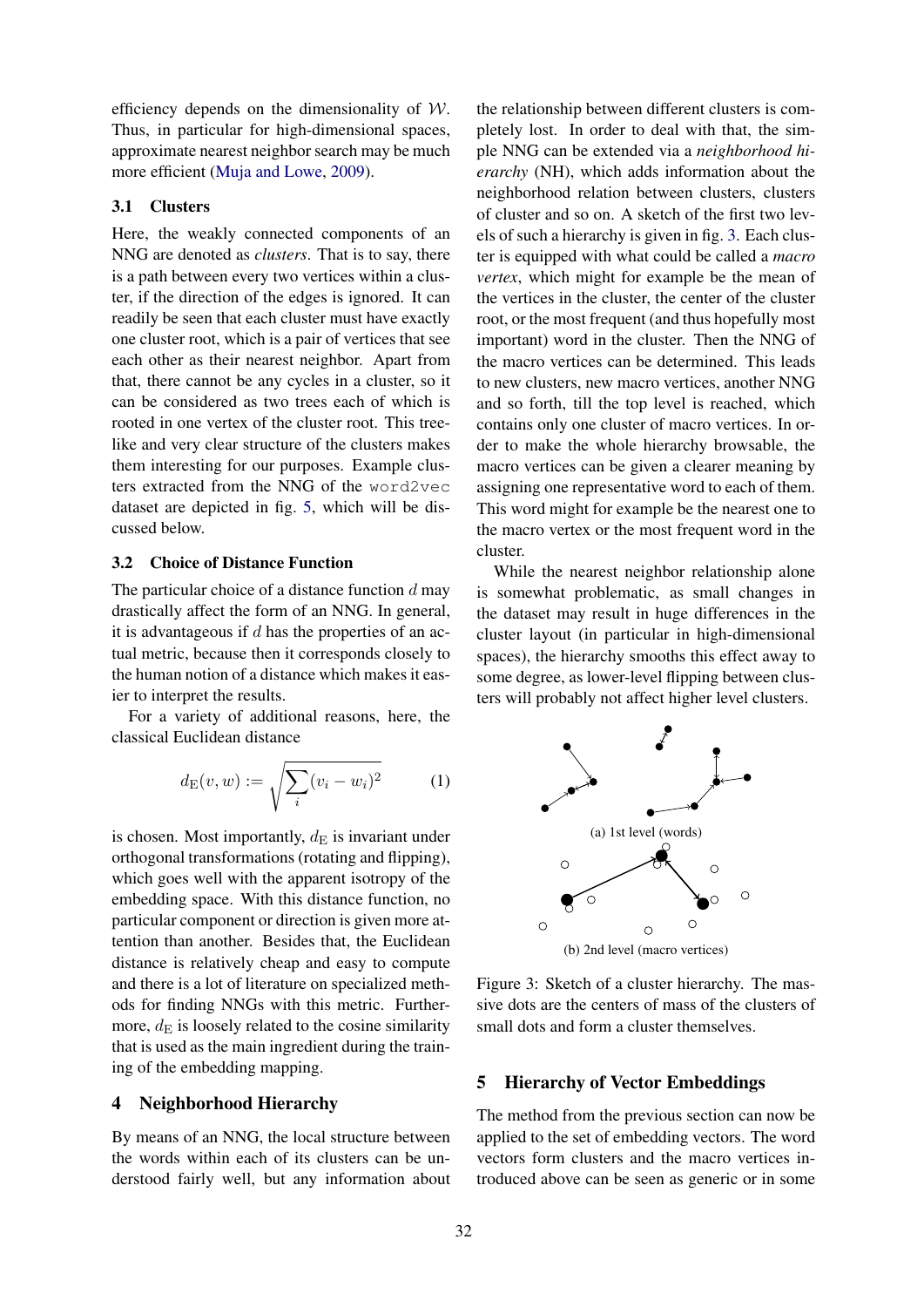way paraphrasing terms for the words in their cluster (see section 6 for semantic evaluation), under the given premise that similar words are mapped to nearby vectors. The NH produces a partitioning of the vector space in the spirit of a Voronoi diagram at various levels of coarseness and can thus be used to navigate through the otherwise hard to grasp high-dimensional space.

### 5.1 General Properties of the Hierarchy

The NH of the word2vec dataset has a total of six levels. The first level contains the words themselves, higher levels comprise macro vertices as described above. General properties of the graphs on the different levels are given in table 1. In accordance with the hierarchical structure, the number of words and thus the number of clusters decrease exponentially.

Typical characteristics of the graphs are strongly influenced by the fact that the graphs are NNGs. As each cluster has one root and each of the n vertices has out-degree one, the *reciprocity*

$$
r := \frac{\text{#reciprocal edges}}{n} \tag{2}
$$

is proportional to the inverse of the average number of words per cluster. The more elaborate measure of reciprocity  $\rho$  introduced by Garlaschelli and Loffredo (2004) reduces to

$$
\rho = \frac{r(n-1) - 1}{n-2} \underset{n \gg 1}{\approx} r \tag{3}
$$

and is thus almost the same as  $r$  for the larger graphs. Note that the expression (3) is not defined for the sixth level.  $\rho$  is rather low compared to other natural networks, but interestingly it lies just in the range of other word networks (Garlaschelli and Loffredo, 2004).

Here, the depth  $d$  of the graphs for a specific leaf is the number of edges between the leaf and the respective cluster root. The average of  $d$  over all leafs and the maximum value of  $d$  are presented in table 1. While  $max(d)$  decreases exponentially, possibly in accordance with the shrinking of the cluster size, particularly the constancy of the midlevel  $\varnothing d$  is striking and a sign of two contrary processes. The longer connections on the lower levels are compensated for by more small connections, or, in other words, the smaller high-level clusters are more regular in terms of their depths.

On all levels, the NNGs appear to be scale free (Barabási and Bonabeau, 2003), with the con-



Figure 4: Log-log scatter plot of the number of times a first-level vertex has a particular indegree. While this point cannot be represented in the chart, there are about  $1.8 \times 10^6$  vertices with an indegree of 0 in the NNG.

| level                 |                           | 2           | 3    | 4         | 5       |     |
|-----------------------|---------------------------|-------------|------|-----------|---------|-----|
| # words<br># clusters | $3.10^{6}$<br>99.884 6750 | 99,884 6750 | 540  | 540<br>55 | 55<br>2 | 2   |
| $\varnothing$ w./cl.  | 30.0                      | 14.8        | 12.5 | 9.8       | 27.5    | 2.0 |
| $\boldsymbol{r}$      | 0.067                     | 0.14        | 0.16 | 0.20      | 0.073   | 1.0 |
| $\rho$                | 0.067                     | 0.14        | 0.16 | 0.20      | 0.055   |     |
| $\varnothing$ d       | 6.6                       | 2.5         | 2.5  | 2.5       | 2.4     |     |
| max(d)                | 25                        | 16          | 10   | 6         | 4       |     |

Table 1: General properties of the NH of the word2vec dataset. In the third row, the average number of words per cluster is given. See section 5.1 for definitions of the other quantities.

straint that the higher-level graphs contain too little vertices for making a definite statement about that. Exemplarily, this feature can be seen for the first-level graph in fig. 4. Scale freeness is primarily associated to processes in which new vertices are attached preferably to those existing vertices that already have a large indegree. In the current context this sheds a light on the behavior of the learning algorithm, specifically because scale freeness is encountered on all levels. A possible interpretation is that the algorithm leads to a multi-level attaching of words and groups of words while trying to put similar words as close to each other as possible. Interestingly, different semantic networks exhibit the scale-free property, too (Steyvers and Tenenbaum, 2005).

# 5.2 Examples of Clusters

Examples of first-level clusters extracted from the word2vec dataset can be found in fig. 5. At this point, only the surface can be scratched, because there are thousands of such clusters and many of them are interesting in some way.

The dataset contains a pretty raw set of words;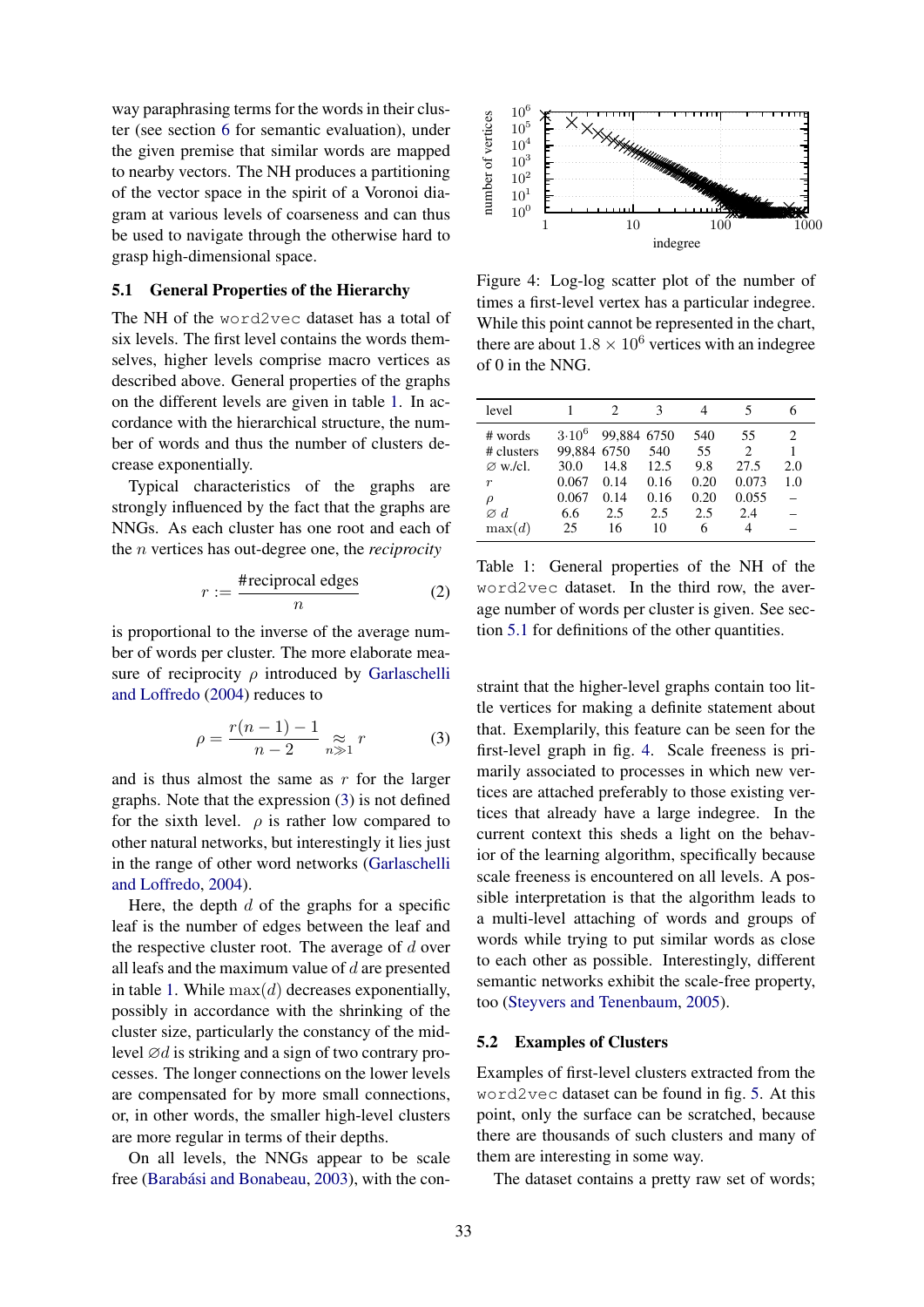

Figure 5: Example clusters from actual dataset, with cluster roots marked gray. The most frequent word of the cluster is chosen as the macro vertex and given in the description.

proper names, capitalized or inflected words, misspellings, or fillers have not been stripped from the data. From the context-based training method (Mikolov et al., 2013) it can be expected that syntactically similar words end up close to each other, which is indeed seen in the NH, as in fig. 5c, where fillers and certain discourse items, all of them capitalized, form a cluster. This might also explain that only plural forms have gathered in fig. 5a. While this often means that connected items are also semantically similar, antonyms like "drops" and "skyrockets" in fig. 5b are frequently close to each other due to their similar syntactic roles. Despite such problems, it must be stressed that fig. 5 is not the result of extensive cherry picking, but that semantically meaningful clusters are the rule, even if the large number of proper names and more or less meaningless padding words sometimes shadow the more interesting clusters.

After this glance at some first-level clusters, an example of the actual hierarchy is shown in fig. 6. On the lowest levels, the words are closely related to their neighbors and the words in their parent clusters, just as it has been the case in fig. 5. This is still the case on the next levels, but, in general, the higher one gets in the hierarchy, the looser the connection to the words on the lower levels, because a lot of words are collected beneath a specific high-level word and not all of them can be equally suitable. In the specific situation in fig. 6, the words on the third level are mostly related to finance and economy and the same accounts for the fourth level, with more and more rather unspecific words in between. Revealing this is just what the hierarchy is good for: The fact that "index"-related words are collected in the "financial region" of the embedding space is not self-evident. If the embeddings would not have been trained on a news corpus but on scientific resources, the position of the word "index" would very likely be a different one.

Here, the primary purpose of the NH is getting a better understanding of embeddings and the meaning of the relations in the NH must therefore not be over-interpreted, because they explicitly have to be left as unaltered as possible for making them good representatives of the raw dataset. Specific relations can often (see below) but not necessarily be transferred into a semantic order, as can exemplarily be seen in fig. 5a, where kinship relations are not organized as one would probably put them. However, this is what the dataset looks like in terms of geometrical neighborhood. If certain words are positioned in a different way from what could be expected, this does not mean that the clustering went wrong, but rather that something interesting happened in the embedding space.

#### 5.3 Geometry of Clusters

The neighborhood relation gives a good view of the relative positioning of the words, but the geometry of the clusters and their orientation in the vector space is mostly veiled. Luckily, certain statistics reveal that there is much regularity in the shape of the clusters, so that the cluster alone contains enough information for telling where a specific word is likely to be found.

For each pair of embedding vector  $v$  and the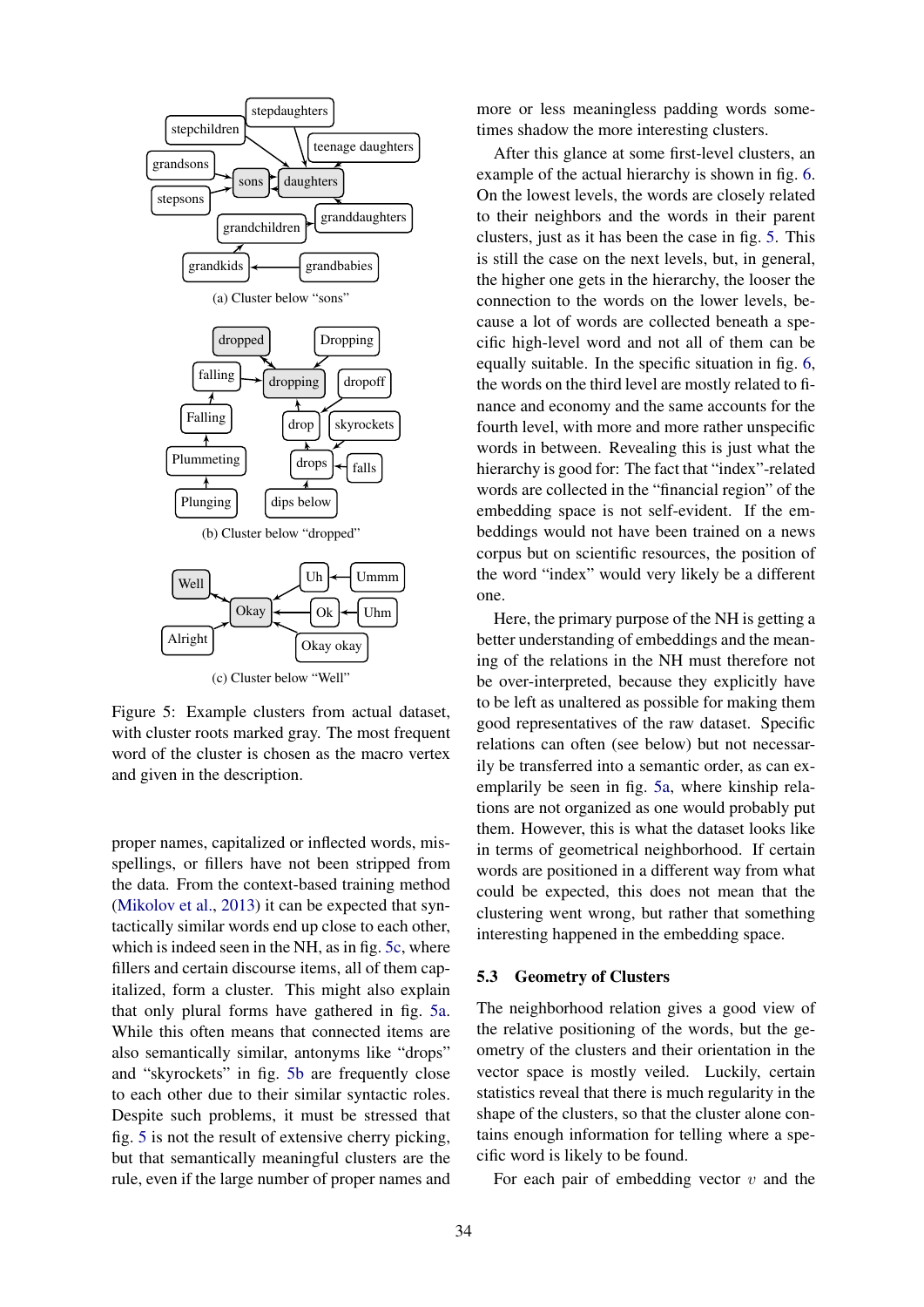

Figure 6: Example of relations between clusters on the three lowest levels of the hierarchy. The dashed boxes frame clusters. Note that only an excerpt of the (much larger) cluster on the third level is shown. Lines ending in a circle indicate the connection between macro vertices and their clusters.

respective nearest neighbor w, the *radiality*  $R \in$  $[-1, 1]$  of this nearest neighbor relation can be defined as the normalized scalar product between  $v$ and the difference vector between  $w$  and  $v$  via

$$
R := \frac{v \cdot (w - v)}{|v||w - v|}.
$$
\n(4)

Positive values of  $R$  mean, that  $w$  lies farther away from the origin than  $v$ , while negative values imply the opposite. In fig. 7, the probability density for finding a certain value for  $R$  is shown. It can be



Figure 7: Radiality  $R$ , as defined in (4).

concluded that for the data at hand, the neighborhood relation on all levels strongly tends to point "inward", i.e. towards the origin of the embedding space. In other words, it is almost certain, that the nearest neighbor of a word vector lies closer to the origin of the coordinate system than the word vector itself. On this basis and as the clusters are basically trees that grow away from the cluster root, it can be expected that the cluster roots typically lie near to the origin, compared to the other vertices in the respective cluster. This can be checked by plotting the probability density for finding a cluster with a given percentage of vertices that are farther away from the origin than the cluster root (Figure 8). As expected, in most clusters the ma-



Figure 8: Probability density for finding clusters where the given percentage of vertices lie farther away from the origin than the cluster root.

jority of vertices tends to lie farther outside than the cluster root. Nevertheless, the probability density shows little bumps around fractions of small integers like  $\frac{1}{3}$ ,  $\frac{1}{2}$  $\frac{1}{2}$ , or  $\frac{2}{3}$ . These are mostly due to small clusters, for which the position of the cluster root within the cluster seems to be less predictable. However, these clusters contain only a small fraction of all words and their structure is easy to understand anyway. If only relatively large clusters are taken into account, the probability density peaks much more strongly around the value 1.

Taking all this into account, and even though there is no notion of geometry in the NNG, the meaning of clusters like those in fig. 5 becomes much more transparent: The root is very likely the closest vertex to the origin and the other vertices are successively farther outside. For example, the representation vectors of the words "falling",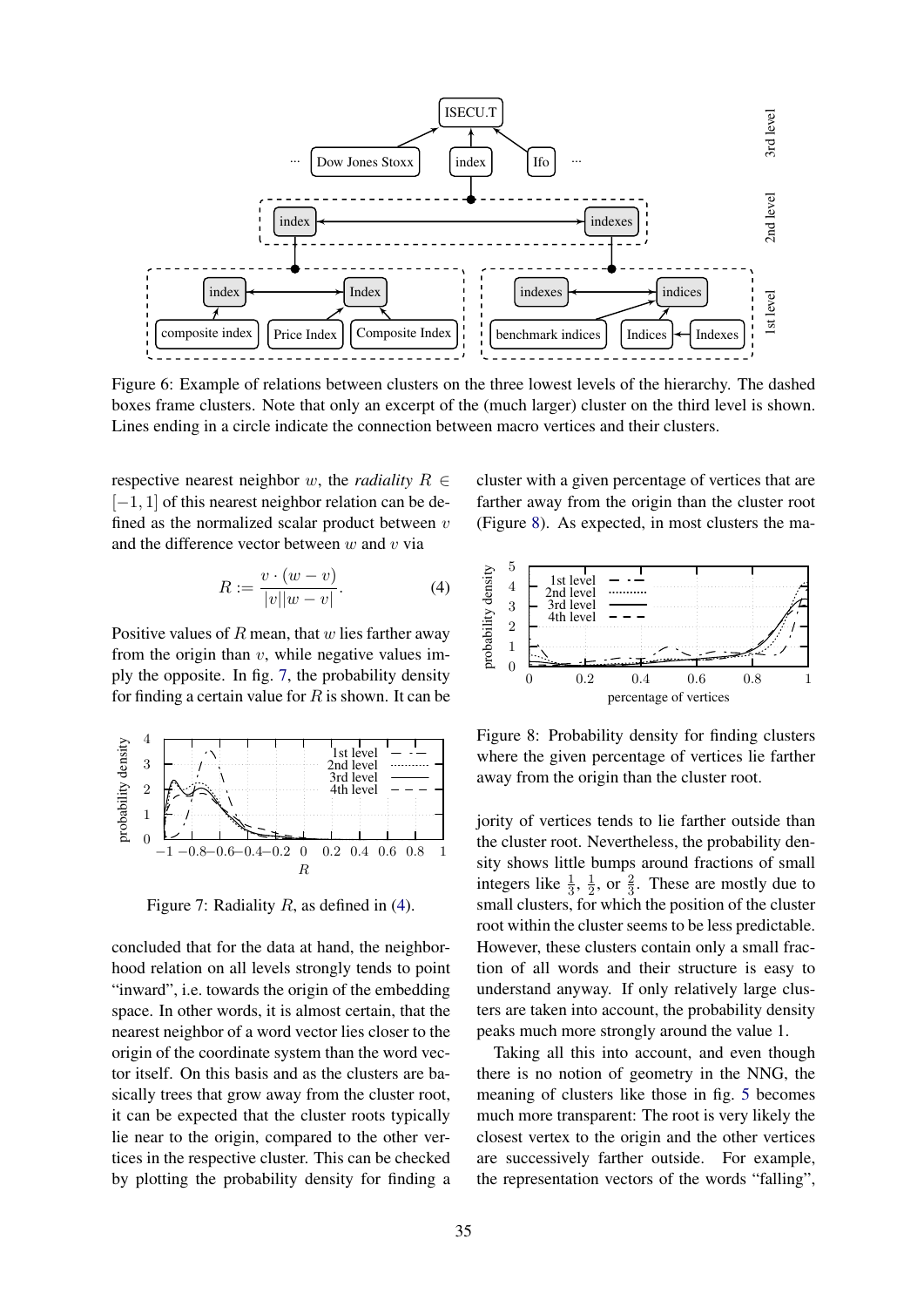"Falling", "Plummeting", and "Plunging" have an increasing  $L_2$ -norm or distance from the origin and they form a chain in the graph in fig. 5b. Only a bit additional information about the position of the root is thus sufficient for getting an idea of the position and orientation of the whole cluster.

## 6 Evaluation

The focus of this paper is on the analysis of embeddings. Nevertheless, as already mentioned above, the findings presented in the previous sections indicate that the NH might be used for NLP tasks beyond visualization of word embeddings or other large high-dimensional datasets, because the neighborhood and macro vertex relations appear to be connected to semantical relations between the words, particularly on the lower levels. Possible tasks that directly come to mind are measuring relatedness or similarity, various kinds of tagging, and classification. In contrast to typical semantical frameworks like *WordNet* (Miller, 1995) or *FrameNet* (Baker et al., 1998) whose creation requires extensive human resources, the NH can be created without expert knowledge in a very short time and has the capability of including much more words.

Zesch and Gurevych (2007) analyze graphs extracted from Wikipedia<sup>3</sup> and summarize a variety of methods for evaluating semantical relations. In this spirit and for a first and quick quantitative view at the NH, similarity between neighbors in the graph and between words and their macro vertex are tested by calculating the respective Wu-Palmer similarity scores (Wu and Palmer, 1994) on *WordNet* (Miller, 1995). Other scores basically lead to similar results and are thus not discussed in more detail. Because the number of words in *WordNet* is much smaller than that in the dataset under consideration, the analysis is limited to those words that can be found in both datasets, which amounts to 54,586 words. For that to be possible, a NH of these words alone is used, which is distinct from the full hierarchy discussed above. The usefulness of these results for a much smaller dataset can be justified by envisioning that the sparser NNG must roughly be a skeleton of the full graph for geometrical reasons and must thus be related to the latter. Besides that, quantifying similarity on the smaller graph is interesting in its own right.

The results for the first four levels of the NH are shown in fig. 9. Intuitively, the semantic relations between neighbors or words and macro vertices are expected to be stronger, if more "probability mass" can be found on the right side of the plot, because then more relations correspond to a higher similarity. In order to clarify the meaning of the curves, a baseline curve is added that corresponds to an equivalent evaluation of random word pairs.

Both the neighborhood relation and the macro vertex assignment yield noticeably better results than the baseline. In accordance with earlier remarks, the curves confirm that the semantical significance of the hierarchy is much higher on the lower levels. While the first and the second level appear to exhibit a large amount of meaningful relations, the higher levels are not much better than the baseline.



(b) Similarity between words and their macro vertices

# 7 Conclusion and Outlook

In this paper we have presented a general graphbased method for the analysis of embedding spaces. At the heart lies a neighborhood hier-

<sup>3</sup>http://www.wikipedia.org

Figure 9: Evaluation of similarity. The curves represent the probability density of finding a certain Wu-Palmer similarity between the respective words. The baseline peaks at (0,6.8) but is cut off for clarity of the other curves.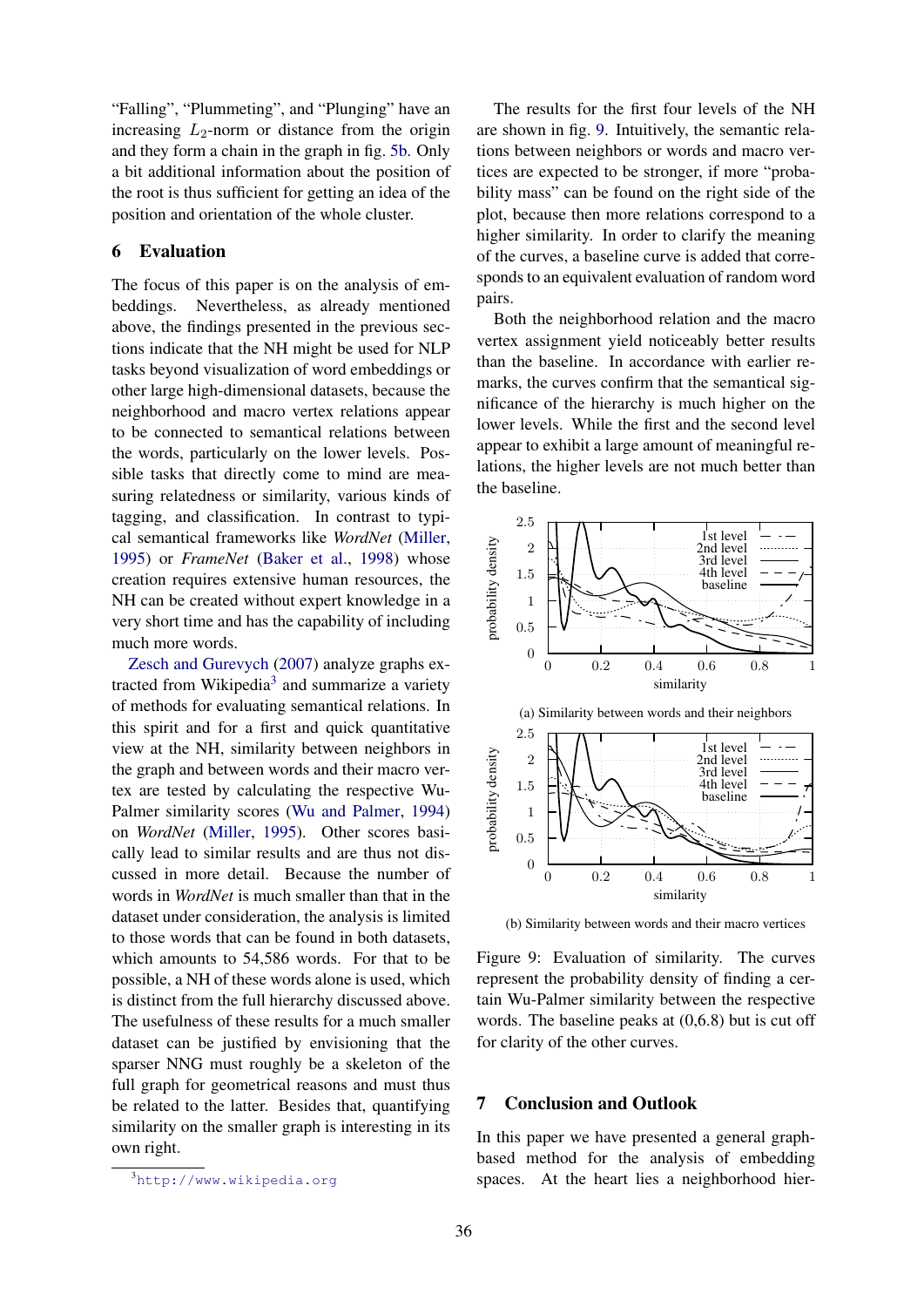archy (NH), a parameter free, flexible and general concept for clustering data in arbitrary spaces, which eliminates the problem of interpreting highdimensional vectors while preserving the most important geometric information. In order to get a better understanding of the data, a variety of statistical properties of word embeddings has been evaluated. First evidence of the semantic significance of the NH has been established by relating it to WordNet data.

This method of analysis will allow researchers to interactively explore the neighborhood relations in an embedding space. This will enable them not only to get a better intuition of the structure of embedding spaces but will also give them new ideas on how to incorporate embeddings in natural language processing tasks like information extraction or other tasks that require semantic knowledge.

### Acknowledgments

This work was funded by the Deutsche Forschungsgemeinschaft (DFG) under grant SFB 1102.

### References

- Collin F. Baker, Charles J. Fillmore, and John B. Lowe. 1998. The Berkeley FrameNet Project. In *Proceedings of the 36th Annual Meeting of the Association for Computational Linguistics and 17th International Conference on Computational Linguistics, Volume 1*. Association for Computational Linguistics, Montreal, Quebec, Canada, pages 86–90. https://doi.org/10.3115/980845.980860.
- Albert-László Barabási and Eric Bonabeau. 2003. Scale-free networks. *Scientific American* 288(5):60–69. https://doi.org/10.1038/scientificamerican0503-60.
- Marco Baroni, Georgiana Dinu, and Germán Kruszewski. 2014. Don't count, predict! A systematic comparison of context-counting vs. context-predicting semantic vectors. In *Proceedings of the 52nd Annual Meeting of the Association for Computational Linguistics (Volume 1: Long Papers)*. Association for Computational Linguistics, Baltimore, Maryland, pages 238–247. http://www.aclweb.org/anthology/P14-1023.
- Ciprian Chelba, Tomas Mikolov, Mike Schuster, Qi Ge, Thorsten Brants, and Phillipp Koehn. 2013. One Billion Word Benchmark for Measuring Progress in Statistical Language Modeling. *CoRR* abs/1312.3005. http://arxiv.org/abs/1312.3005.
- Diego Garlaschelli and Maria I. Loffredo. 2004. Patterns of Link Reciprocity in Directed

Networks. *Physical Review Letters* 93(26). https://doi.org/10.1103/physrevlett.93.268701.

- Tatsunori Hashimoto, David Alvarez-Melis, and Tommi Jaakkola. 2016. Metric Recovery in Semantic Spaces. *Transactions of the Association for Computational Linguistics* 4:273–286. https://transacl.org/ojs/index.php/tacl/article/view/809.
- Anil K. Jain, M. Narasimha Murty, and Patrick J. Flynn. 1999. Data Clustering: A Review. *ACM computing surveys (CSUR)* 31(3):264–323. https://doi.org/10.1145/331499.331504.
- Omer Levy, Yoav Goldberg, and Ido Dagan. 2015. Improving distributional similarity with lessons learned from word embeddings. *Transactions of the Association for Computational Linguistics* 3:211–225. https://transacl.org/ojs/index.php/tacl/article/view/570.
- Laurens van der Maaten and Geoffrey Hinton. 2008. Visualizing data using t-SNE. *Journal of Machine Learning Research* 9(Nov):2579–2605.
- Tomas Mikolov, Ilya Sutskever, Kai Chen, Greg S Corrado, and Jeff Dean. 2013. Distributed representations of words and phrases and their compositionality. In *Advances in Neural Information Processing Systems*. pages 3111–3119.
- George A. Miller. 1995. WordNet: A Lexical Database for English. *Communications of the ACM* 38(11):39–41. https://doi.org/10.1145/219717.219748.
- Marius Muja and David G. Lowe. 2009. Fast approximate nearest neighbors with automatic algorithm configuration. *Proceedings of the Conference on Computer Vision Theory and Applications (VISAPP) (1)* 2(331-340):2. https://doi.org/10.1.1.160.1721.
- Sascha Rothe and Hinrich Schütze. 2016. Word Embedding Calculus in Meaningful Ultradense Subspaces. In *Proceedings of the 54th Annual Meeting of the Association for Computational Linguistics (Volume 2: Short Papers)*. Association for Computational Linguistics, Berlin, Germany, pages 512–517. http://anthology.aclweb.org/P16-2083.
- Jagan Sankaranarayanan, Hanan Samet, and Amitabh Varshney. 2007. A fast all nearest neighbor algorithm for applications involving large pointclouds. *Computers & Graphics* 31(2):157–174. https://doi.org/10.1016/j.cag.2006.11.011.
- Asad Sayeed, Xudong Hong, and Vera Demberg. 2016. Roleo: Visualising thematic fit spaces on the web. In *Proceedings of ACL-2016 System Demonstrations*. Association for Computational Linguistics, Berlin, Germany, pages 139–144. http://anthology.aclweb.org/P16-4024.